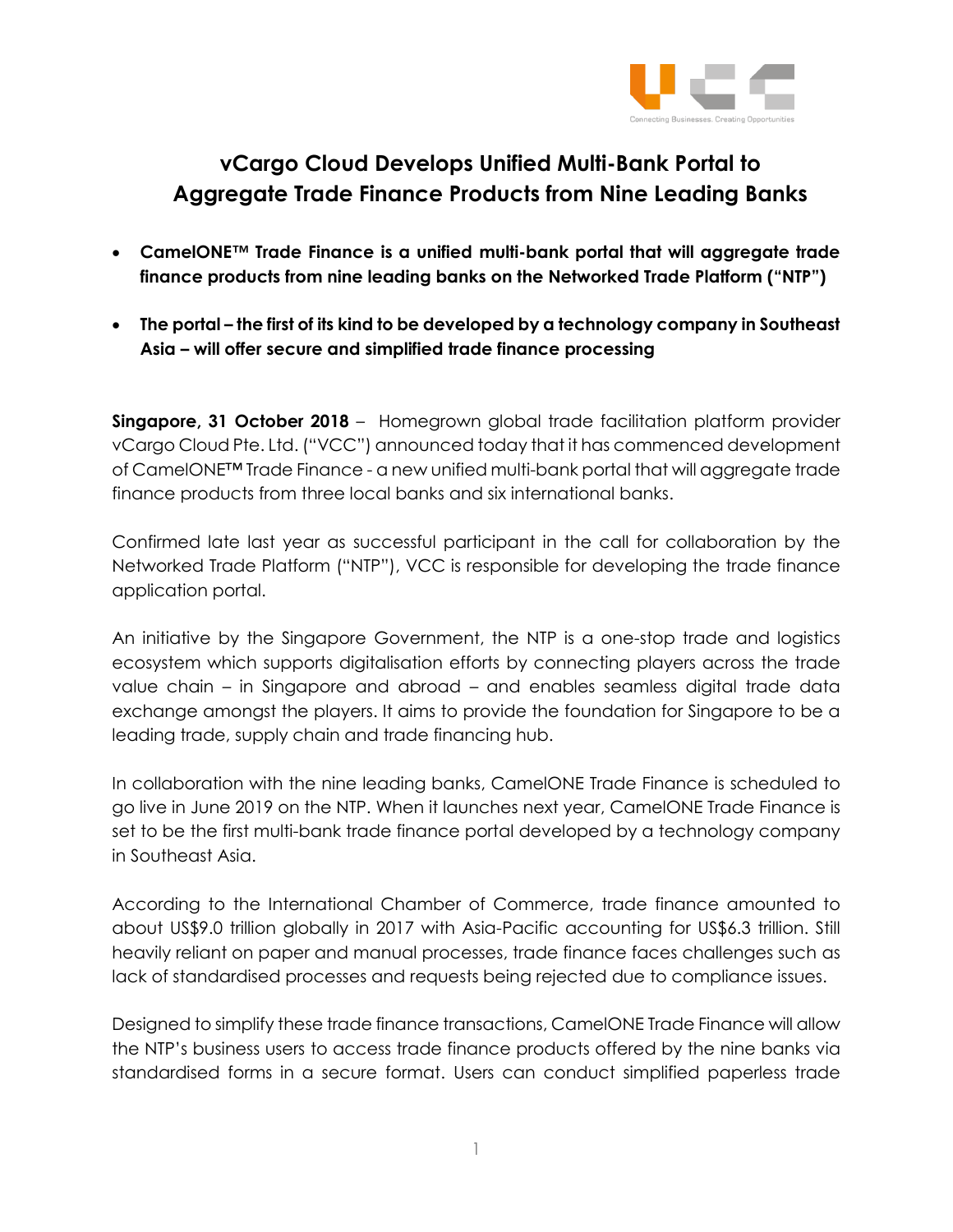

finance through the reuse of their digital trade document and data via the NTP, saving businesses both time and costs on manpower and paperwork.

Apart from improved efficiency, a duplicate invoice check feature will also help prevent the double-financing of invoices whereby a single invoice is financed by two different banks.

VCC has a strong track record of building trade facilitation platforms, working together with both corporate and government entities, and is currently already a Value-Added Service provider on the NTP for automated customs permit preparation.

The development of CamelONE Trade Finance is in line with VCC's own mission to digitalise global trade and build up its global trade facilitation platform's capabilities to cover all activities in the trade cycle. VCC views a simplified and secure trade finance process as a critical pillar for a vibrant eco-system for global trade and logistics.

VCC's CamelONE platform – which has been deployed in 15 countries across Asia and Africa – connects importers, exporters, logistics companies, warehouses, banks, insurers, government agencies and other players on a unified platform that supports the entire trade process. VCC is a 50.01%-held subsidiary of SGX Catalist-listed DeClout Limited.

**Mr Desmond Tay, Chief Executive Officer of VCC,** commented, "VCC is honoured to work on the development of CamelONE Trade Finance. We believe this new portal will help solidify our position as a leading global trade facilitation platform provider which helps businesses manage a full spectrum of trade activities on a single platform."

**Ms Serene Ho, Director of the NTP Office,** said, "We are pleased to work with VCC to bring onboard their CamelONE Trade Finance service onto the NTP. Users of the NTP can now enjoy easier and more convenient access to trade finance services from multiple banks. This will drive productivity, reduce operational risk and increase the adoption of electronic trade finance applications. The onboarding of CamelONE™ Trade Finance onto the NTP is a testament to the NTP's mission of facilitating partnership throughout the trade value chain."

 $-$  End  $-$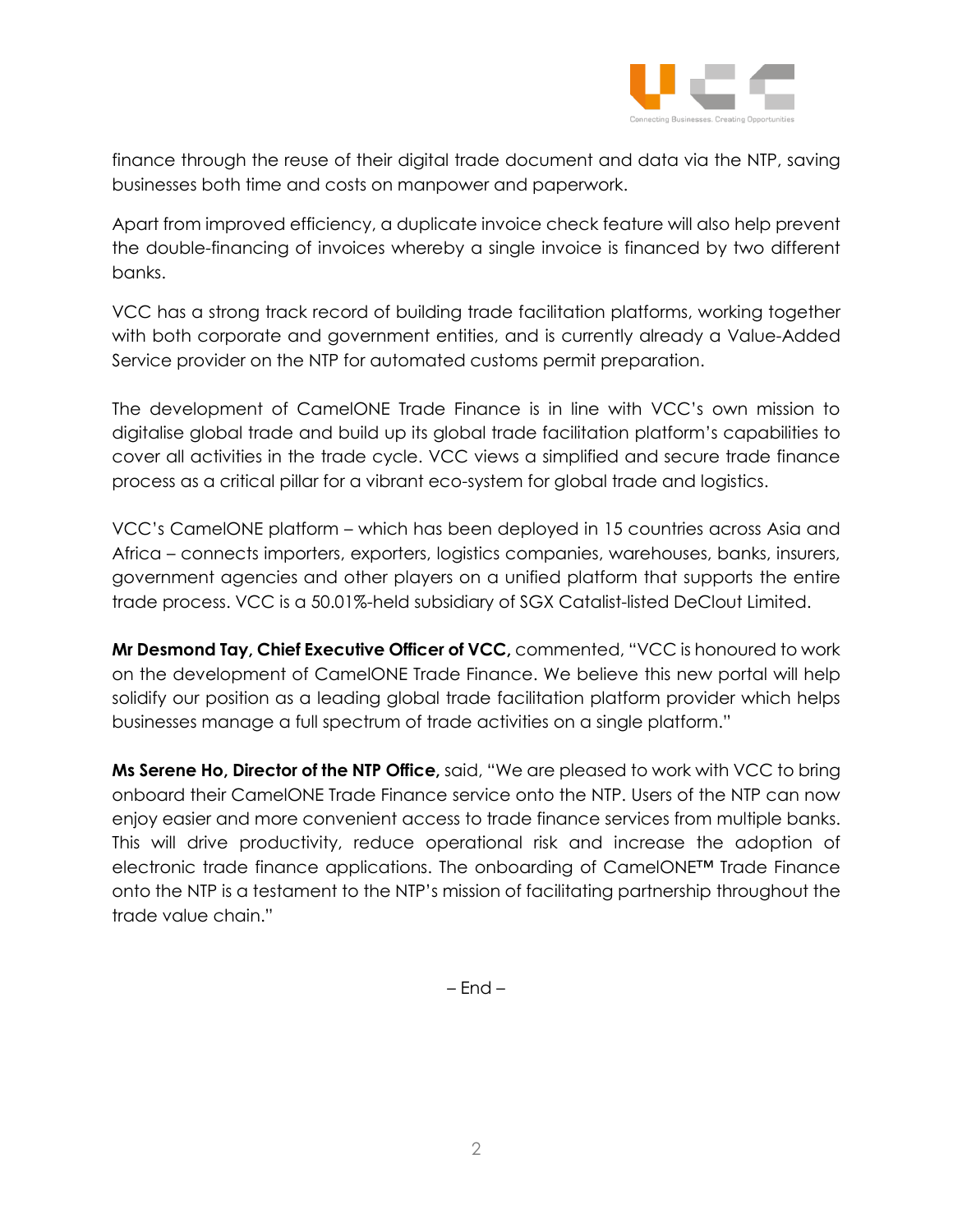

## **About vCargo Cloud ("VCC")**

Headquartered in Singapore, VCC is the leading Infocomm Technology ("ICT") solutions and service provider in Asia, specialising in technological solutions for governments and enterprises worldwide, in the domain of trade and logistics. We provide e-trade and efreight solutions through VCC CamelONE™ platform, connecting key stakeholders in the trade and logistics industry globally; including government agencies, traders, freight forwarders, carriers and financial institutions.

Backed by a team of experienced and dedicated IT and logistics professionals, VCC revolutionises the e-trade sector through designing and providing an IT infrastructure consisting of a cloud messaging platform that enables the exchange of digitalised data for cargo and financial information, allowing stakeholders in trade, logistics and supply chain to communicate and collaborate virtually on the platform, simplifying global trade.

On an international level, VCC's strategic partners include Asian Development Bank, International Air Transport Association, International Federation of Freight Forwarders Associations, Kenya Trade Network Agency, and Mauritius Network Services. Additionally, we also work closely with Singapore government agencies, including CAAS, Enterprise Singapore, IMDA, SCE, Singapore Customs, as well as chambers and industrial associations.

For more information, please visit [www.vcargocloud.com](http://www.vcargocloud.com/)

## **About Networked Trade Platform ("NTP")**

The NTP is a one-stop trade and logistics ecosystem which supports digitalisation efforts and connects players across the trade value chain – in Singapore and abroad. It aims to provide the foundation for Singapore to be a leading trade, supply chain and trade financing hub. Designed as an open digital platform, it enables service providers to develop new applications and foster innovation within the trade ecosystem.

By bringing players across the trade value chain onto a single platform, the NTP enables end-to-end digital trade. Traders can tap on a range of trade-related value-added services (VAS) such as cargo freight booking, trade financing, cargo insurance, customs declarations and payment reconciliation. These services will allow them to arrange shipments easily, improve cash flow, and better manage trade compliance, all on one platform.

For more information, visit: [www.ntp.gov.sg](http://www.ntp.gov.sg/)